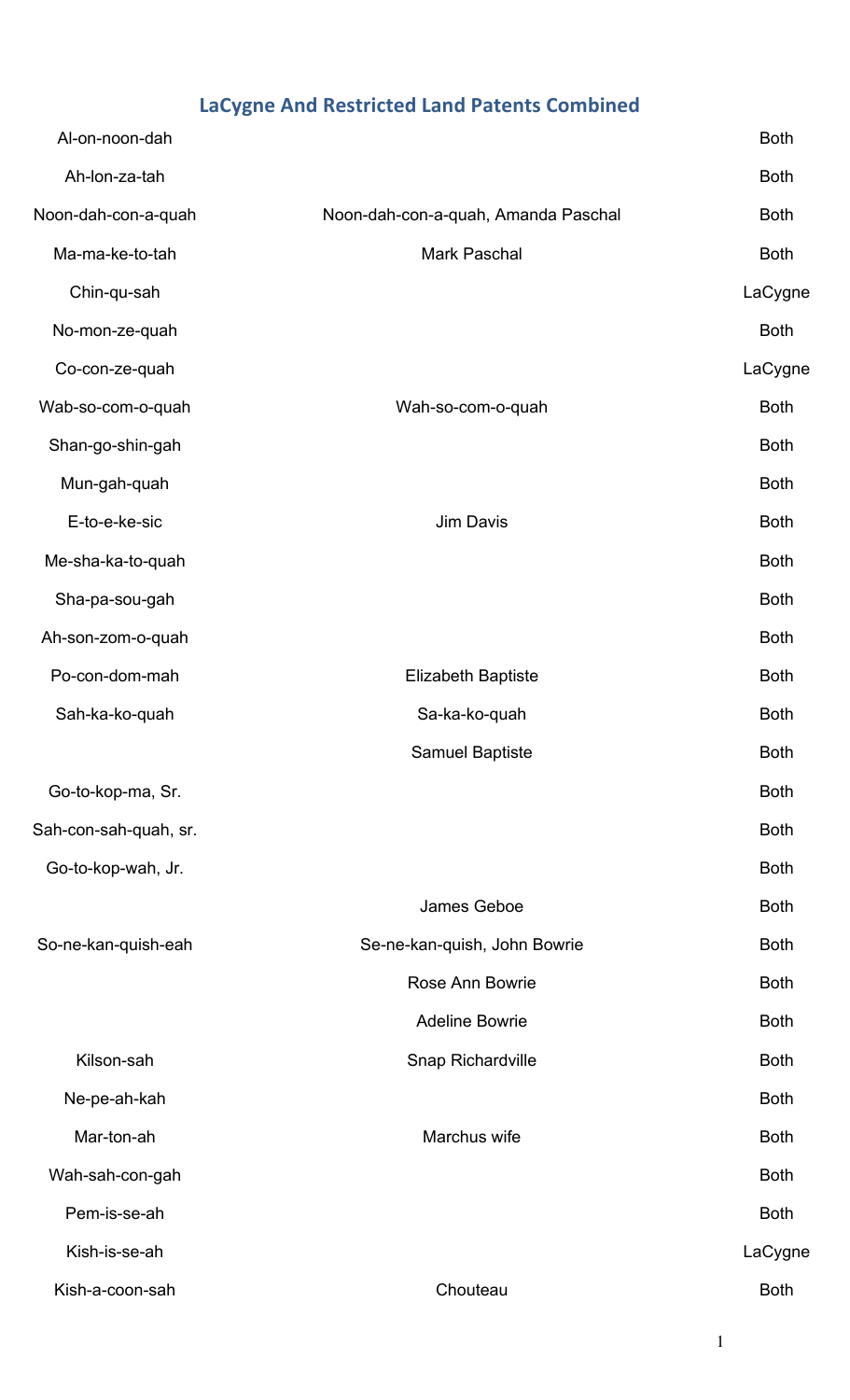| No-sha-ka-to-quah    |                              | <b>Both</b>         |
|----------------------|------------------------------|---------------------|
| Ke-pa-com-ah         |                              | <b>Both</b>         |
| Kil-so-quah          |                              | <b>Both</b>         |
| Ke-no-zau-zah        | ke-no-zau-zah, John Godfrey  | <b>Both</b>         |
| Oh-zan-de-quah       |                              | <b>Both</b>         |
| Po-con-ze-quah       |                              | <b>Both</b>         |
| Liu-e-pe-ze-quah     |                              | <b>Both</b>         |
| Kis-sah-sah, Jr.     |                              | LaCygne             |
| Otta-con-gah         |                              | <b>Both</b>         |
| Lau-ke-kom-ah        |                              | <b>Both</b>         |
| Kish-e-co-quah       |                              | <b>Both</b>         |
| Ke-pah-ka-ka-se-quah |                              | <b>Both</b>         |
| Ko-se-ah             | <b>Margaret Richardville</b> | <b>Both</b>         |
| Ke-pah-numwah        | Ke-pah-num, John Miller      | <b>Both</b>         |
| Kil-so-quah          |                              | <b>Both</b>         |
| Lvh-pe-ze-quah       | Luh-pe-ze-quah, Josephine    | <b>Both</b>         |
| Got-a-chin-qua       | <b>Little Doctor</b>         | <b>Both</b>         |
| Pin-ge-chin-o-quah   |                              | <b>Both</b>         |
| In-de-zhe-notah      | Dutchman                     | <b>Both</b>         |
| La-pin-ze-quah       |                              | <b>Both</b>         |
|                      | Louise Geboe, Gebow          | <b>Both</b>         |
| Mah-son-ge-quah      | Mary Bundy                   | <b>Both</b>         |
| E-pe-te-a-be         | Cabbage                      | <b>Both</b>         |
| Mon-go-sah           |                              | <b>Both</b>         |
| Me-sha-wah-zha       | Me-she-wah-zha               | <b>Both</b>         |
| So-she-wah-zha       |                              | <b>Land Patents</b> |
| So-we-la-shing       |                              | <b>Both</b>         |
| Mah-koon-sah         | <b>Billy</b>                 | <b>Both</b>         |
| Mo-se-toh            | Mo-se-tah                    | <b>Both</b>         |
|                      | Joseph Gebow, Geboe          | <b>Both</b>         |
| Co-san-que-com-e-ah  |                              | <b>Both</b>         |
|                      | Eli Gebow, Geboe             | <b>Both</b>         |
| Ah-sah-zom-o-quah    |                              | <b>Both</b>         |

2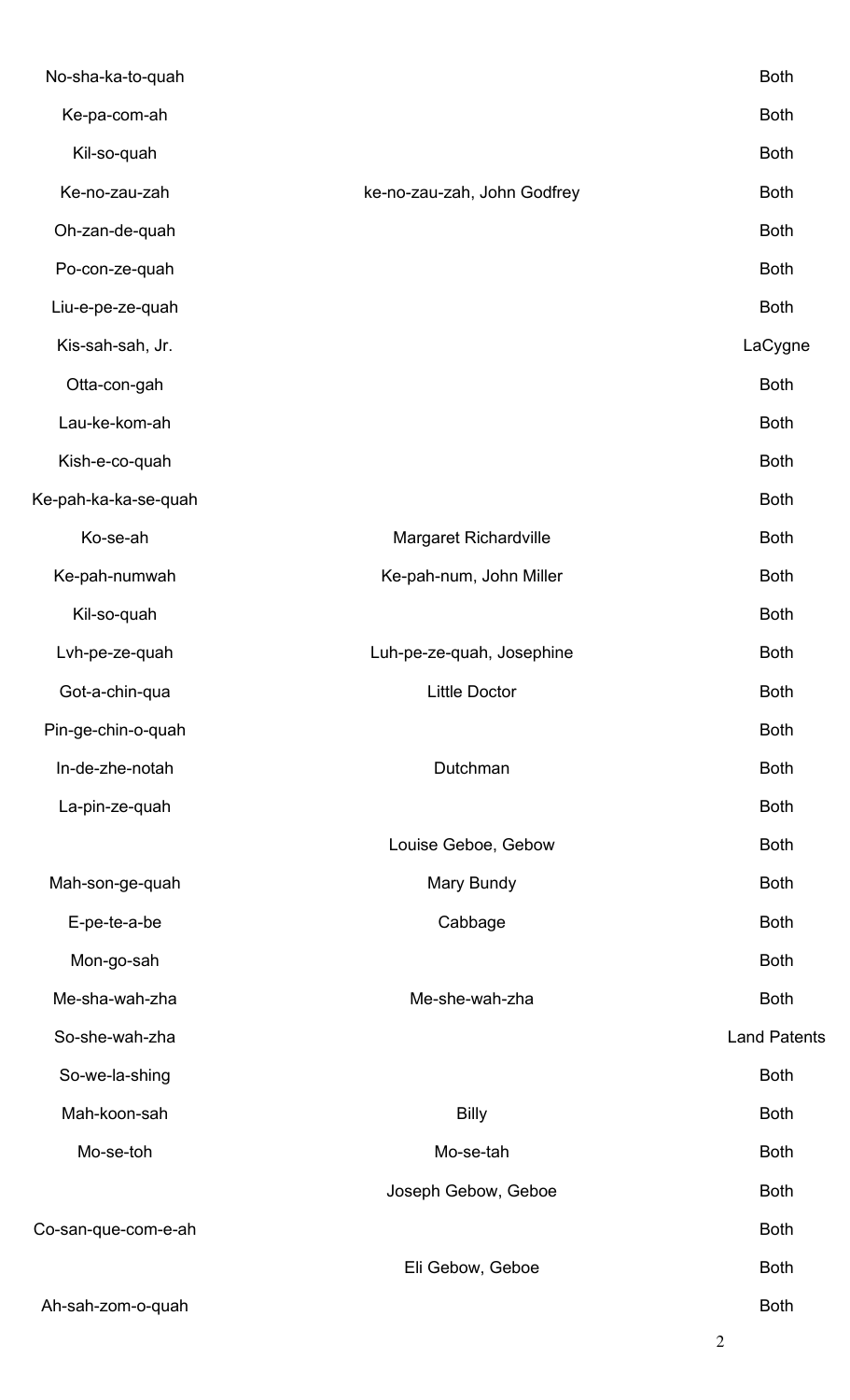| .                | -----       |
|------------------|-------------|
|                  |             |
| Louis Gebow, Jr. | <b>Both</b> |

Adeline Gebow Both

Michael Gebow Both

Maxium Guion **Both** 

Mary Gebow Both

- Mary Pigeon **Both**
- So-po-quah Both Nah-wo-lon-quah Both

Kop-pan-o-quah Both

Naw-wau-gim-wah Both

Sa-ca-co-mah Both Sa-ca-co-ma, Joe Wea Both Both

Lah-ne-pe-ze-quah Lah-ne-ne-ze-quah Both

Wah-we-ock-a-sah Both

Wah-win-de-mo-quah Both

Wah-win-de-ke-ah Wah-win-des-ke-ah Both

Nop-shin-gah Both Both and the state of the state of the state of the state of the state of the state of the state of the state of the state of the state of the state of the state of the state of the state of the state of

Cha-que-sa-ke-ah Both

Chin-qua-shin-gah Both

Pe-to-tom-e-quah Both

Pah-cem-dom-wah Both

Mah-ka-shin-gah Both Samuel Stanley Both Both

Wah-sah-com-o-quah LaCygne

Pe-co-she-ah French Both Pe-hah-bue-nom-e-quah **Pe-nah-bue-nom-e-quah** Both

Mo-na-pa-te-ah Toosant Roubideaux, Rubadou Both

Co-soon-sah Both Peter Lapalia Both Both

Chin-qui-sah Both Shom-ma-com-o-quah Both Wah-pe-mon-go-quah Both Lou-wan-ge-ah **Low-wan-ge-ah, Jim Squirrel** Both Pem-y-o-tom-wah Both

## Lah-e-pe-she-quah La-e-pe-she-quah, Sally Owl, Honeywell Both

3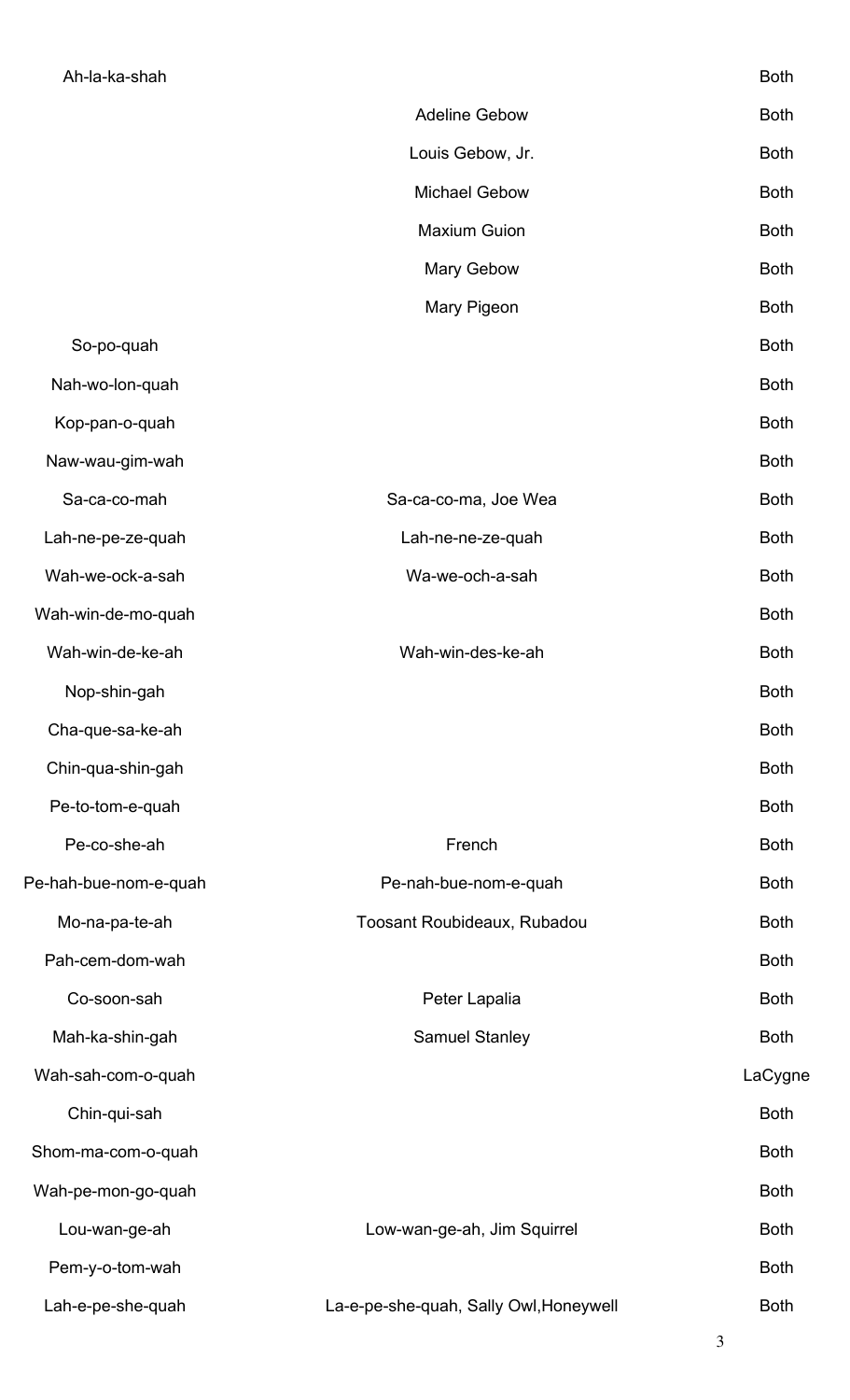| Wah-pe-pe-zha                | Little Baptiste            | <b>Both</b>    |
|------------------------------|----------------------------|----------------|
| Lon-ke-com-oh                | Lon-ke-com-ah              | <b>Both</b>    |
| Lan-de-wah-ke-son-e-quah     |                            | <b>Both</b>    |
| Wah-no-com-o-quah            |                            | <b>Both</b>    |
|                              | Emma E. Hackley            | <b>Both</b>    |
|                              | Alice F. Hackley           | <b>Both</b>    |
|                              | Maria Christiana, DeRome   | <b>Both</b>    |
|                              | Mary Creditor              | <b>Both</b>    |
|                              | <b>Charles Creditor</b>    | <b>Both</b>    |
|                              | <b>Edward Creditor</b>     | <b>Both</b>    |
|                              | <b>Edward Creditor</b>     | LaCygne        |
|                              | Octavia Creditor           | <b>Both</b>    |
|                              | Rosabelle DeKome           | <b>Both</b>    |
|                              | Fredrick, her child        | <b>Both</b>    |
|                              | Emma, her child            | <b>Both</b>    |
|                              | Soloman DeKome, DeRome     | <b>Both</b>    |
| Old-wah-sah-coh              | Old-wa-sah-coh             | <b>Both</b>    |
| Pe-pe-pan                    |                            | <b>Both</b>    |
|                              | Madeline                   | <b>Both</b>    |
| Joe-tah                      |                            | <b>Both</b>    |
|                              | Francis Topash             | <b>Both</b>    |
| Pap-ke-cha                   |                            | <b>Both</b>    |
| Kee-che-co-quah              |                            | <b>Both</b>    |
| Shop-to-ese                  | Shop-tee-se, John Baptiste | <b>Both</b>    |
| Kosh-wa                      |                            | <b>Both</b>    |
|                              | Antonie                    | <b>Both</b>    |
| Me-swa-was                   |                            | <b>Both</b>    |
| Pung-gosh-e-no-quah          |                            | <b>Both</b>    |
| Kattas, her child            |                            | LaCygne        |
| Co-wah-wee                   | Co-wah-wee                 | <b>Both</b>    |
| Cha-co-sace, her child       |                            | <b>Both</b>    |
| Otta-bo-quah                 |                            | <b>Both</b>    |
| Otta-bo-quah, Jr., her child |                            | <b>Both</b>    |
|                              |                            | $\overline{4}$ |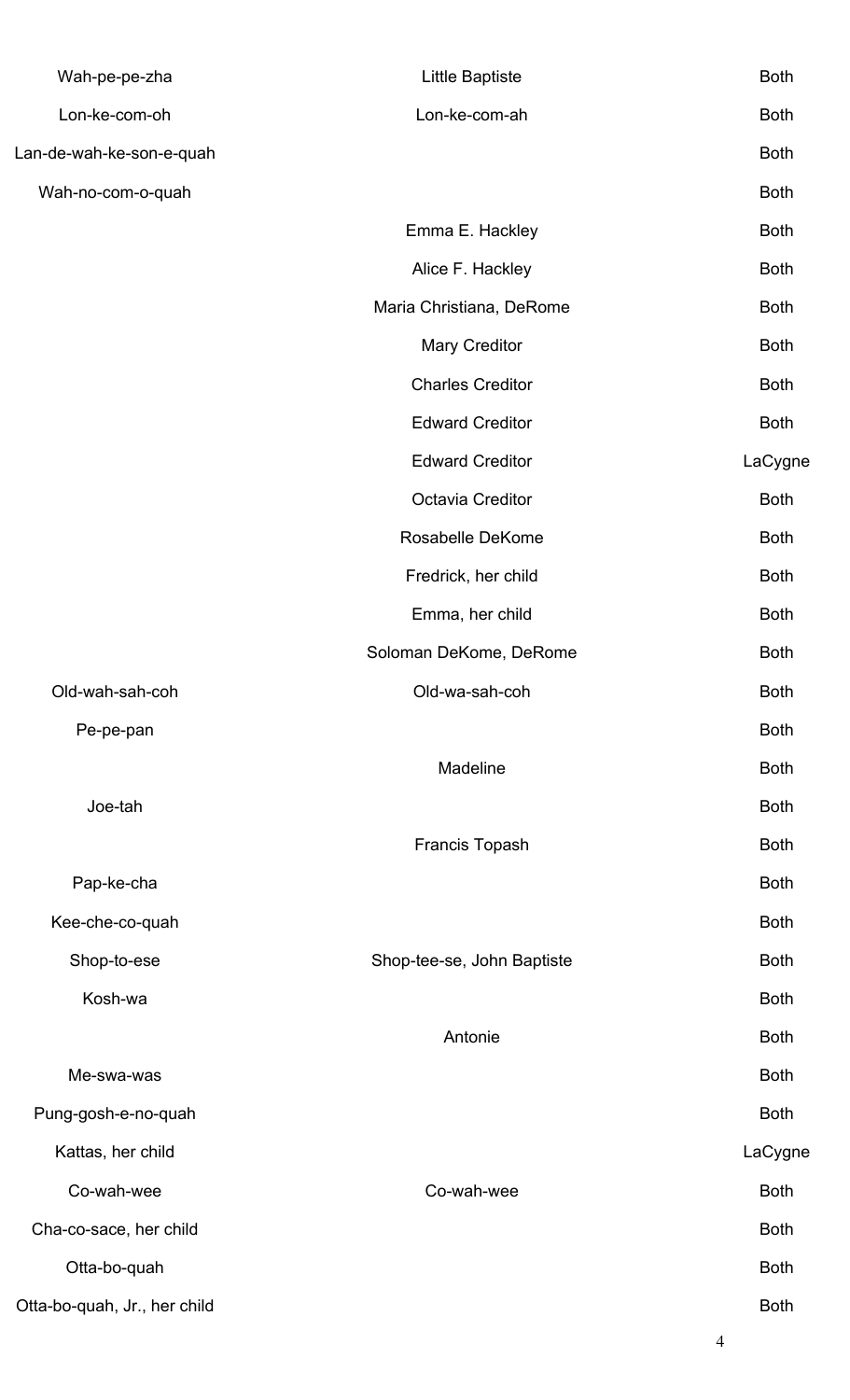| Caw-coch-ke       | Caw-cock-ke                                             | <b>Both</b>         |
|-------------------|---------------------------------------------------------|---------------------|
| Lum-ke-com-o-quah |                                                         | <b>Both</b>         |
| Wha-ke-chuch      | Wha-ke-chuch                                            | <b>Both</b>         |
| Sah-quh-wah-qush  |                                                         | <b>Both</b>         |
| Ko-a-sha-was      |                                                         | <b>Both</b>         |
|                   | Louis Hivon, grandchild of John Baptiste LaBusche       | <b>Both</b>         |
|                   | Mary Hivon, grandchild of John Baptiste LaBusche        | <b>Both</b>         |
|                   | James Hivon, grandchild of John Baptiste LaBusche       | <b>Both</b>         |
|                   | Mary Hivon, great grandchild of John Baptiste LaBusche  | <b>Both</b>         |
|                   | James Hivon, great grandchild of John Baptiste LaBusche | <b>Both</b>         |
|                   | James Hivon                                             | <b>Land Patents</b> |
|                   | <b>Brutis Bowrie</b>                                    | <b>Both</b>         |
| Me-sha-cot-wah    |                                                         | <b>Both</b>         |
|                   | <b>Susette</b>                                          | <b>Both</b>         |
| Peaw              | Peau, Pete                                              | <b>Both</b>         |
|                   | <b>Charles Kilswah</b>                                  | <b>Both</b>         |
| Wa-pe-mon-go-quah | Mary Louise Roubideaux, Robbideaux                      | <b>Both</b>         |
|                   | Sarah Ann Roubideaux                                    | <b>Both</b>         |
|                   | Ann Bluestone, late Hackley                             | <b>Both</b>         |
|                   | Richard Ferran, Farren, Farrand                         | <b>Both</b>         |
|                   | Oliver Ferran, Ferren, Farrand                          | <b>Both</b>         |
| Kis-e-co-quah     |                                                         | <b>Both</b>         |
| Kish-e-co-qush    |                                                         | <b>Both</b>         |
| At-tah-sa-chick   | At-ta-sa-chick                                          | <b>Both</b>         |
|                   | Charles Geboe, Charles E. Geboe                         | <b>Both</b>         |
|                   | Mrs. Sachem                                             | <b>Both</b>         |
| Won-zop-eah       |                                                         | <b>Both</b>         |
|                   | Mr. Silver Heels                                        | <b>Both</b>         |
| Won-zop-eah       |                                                         | <b>Both</b>         |
| Ke-pa-com-wah     | Mary Scott                                              | <b>Both</b>         |
| Pa-con-dom-wah    |                                                         | <b>Both</b>         |
|                   | Margaret Howard                                         | <b>Both</b>         |
| Ah-che-pon-ga     | John Roubideaux, Rubidow                                | <b>Both</b>         |
|                   |                                                         |                     |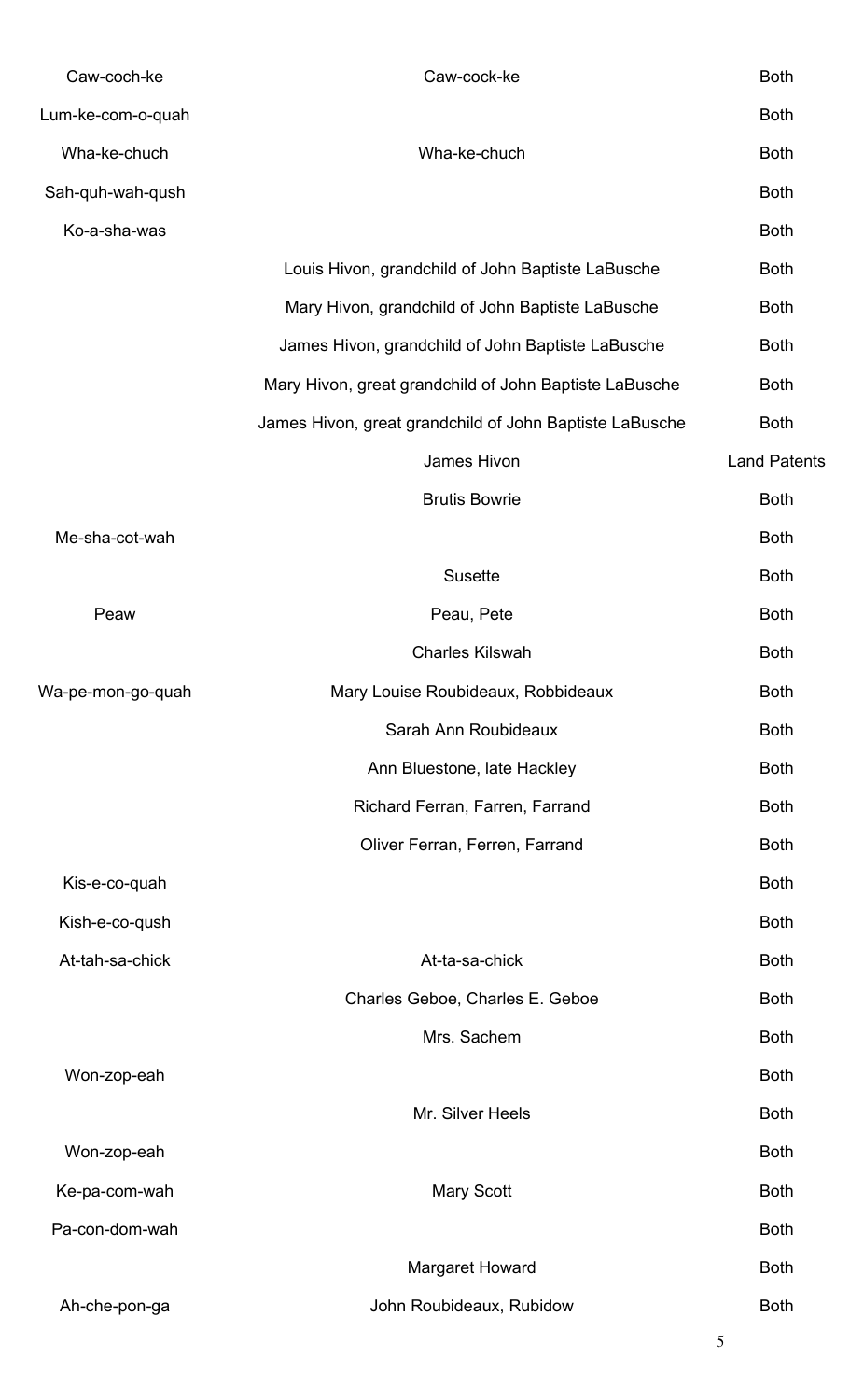| Wah-pah-ke-keiquah   | Wah-pah-ke-ke-quah                                         | <b>Both</b> |
|----------------------|------------------------------------------------------------|-------------|
|                      | <b>Sally Scott</b>                                         | <b>Both</b> |
| Sah-ka-co-quah       |                                                            | LaCygne     |
| Kish-e-co-quah       | Vellis' wife                                               | <b>Both</b> |
| Non-e-dah-ka-shin-ga | Non-e-dah-ka-shin                                          | <b>Both</b> |
|                      | Louis Lafontaine                                           | <b>Both</b> |
|                      | Mary Lafontaine                                            | <b>Both</b> |
|                      | <b>Esther Lafontaine</b>                                   | <b>Both</b> |
|                      | Louis Lafontaine                                           | <b>Both</b> |
|                      | Margaret Louisa Roubideaux, daughter of Martha Ann Hoggatt | <b>Both</b> |
| O-zan-de-ah          |                                                            | <b>Both</b> |
| Kish-e-ko-quah       |                                                            | <b>Both</b> |
| Sah-ka-cha-quah      |                                                            | <b>Both</b> |
| Ma-tah-quou-sau-quah | Ma-tah-quen-sau-quah                                       | <b>Both</b> |
|                      | Martha Ann Hoggatt                                         | <b>Both</b> |
| Wah-so-con-gah       |                                                            | <b>Both</b> |
| Wah-sah-con-o-quah   |                                                            | <b>Both</b> |
| Wan-zap-pe-ah        | Wah-zap-pe-ah, Beaver                                      | <b>Both</b> |
| Wah-wah-ke-qua-ah    | Wah-wah-ke-que-ah                                          | <b>Both</b> |
| Kin-ge-tah-notah     |                                                            | <b>Both</b> |
| Wau-zop-pe-ah        |                                                            | LaCygne     |
|                      | Mary Ann Hackley                                           | <b>Both</b> |
| Pe-to-tom-o-quah     |                                                            | <b>Both</b> |
| Nah-wah-quah-se-quah |                                                            | LaCygne     |
| She-ke-nah-quah      |                                                            | LaCygne     |
|                      | Louisa Minnie                                              | <b>Both</b> |
|                      | Nancy Minnie                                               | <b>Both</b> |
|                      | Lewis Minnie                                               | <b>Both</b> |
|                      | <b>Adeline Minnie</b>                                      | <b>Both</b> |
|                      | <b>Isreal Minnie</b>                                       | <b>Both</b> |
|                      | John Minnie                                                | <b>Both</b> |
|                      | Joseph Minnie                                              | <b>Both</b> |
|                      | Sarah Minnie                                               | <b>Both</b> |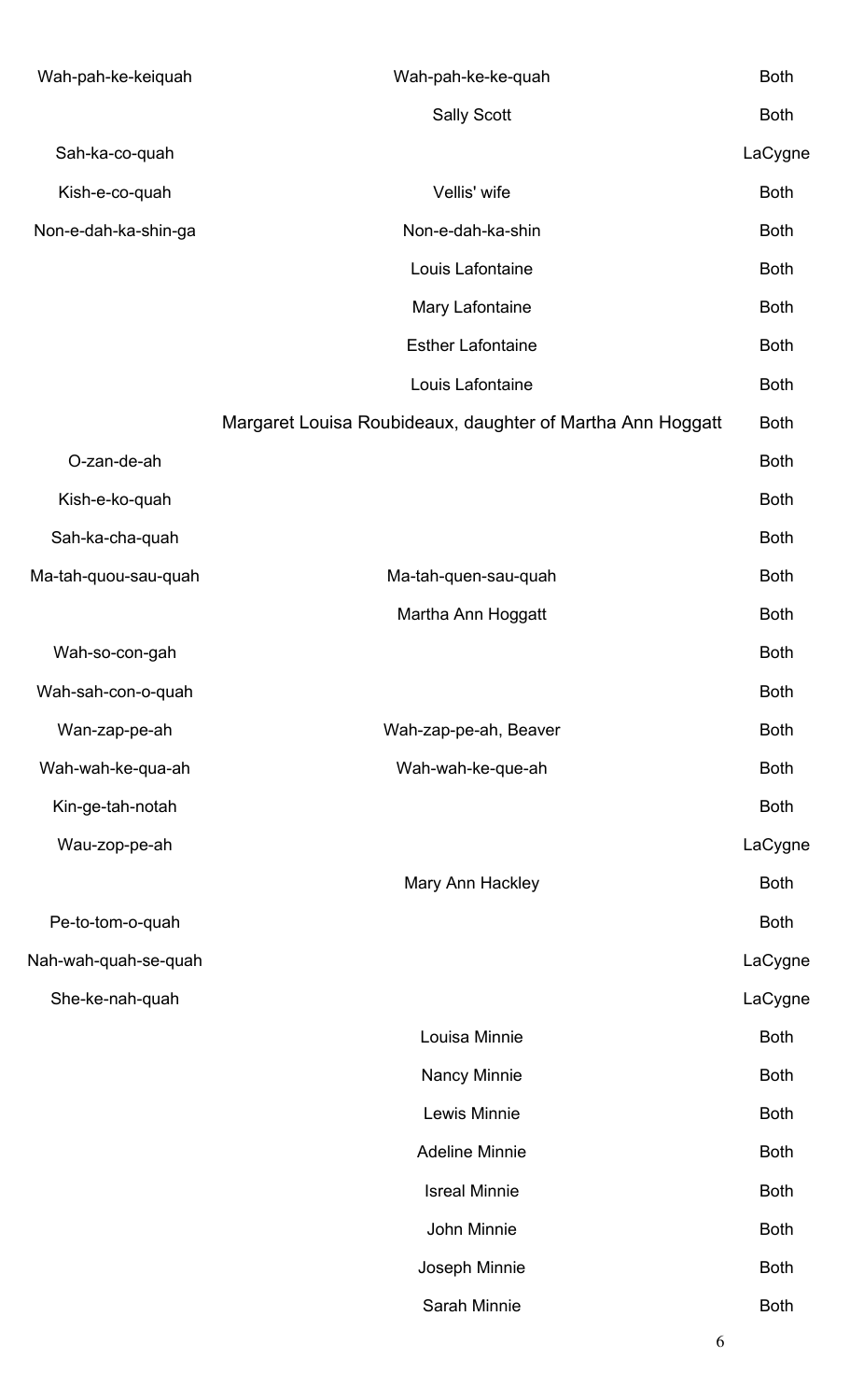|              | <b>Charles Minnie</b>                | <b>Both</b> |
|--------------|--------------------------------------|-------------|
|              | Martin Funk                          | <b>Both</b> |
|              | <b>Fredrick Funk</b>                 | <b>Both</b> |
|              | <b>Maria Bowers</b>                  | <b>Both</b> |
|              | <b>James Bowers</b>                  | <b>Both</b> |
|              | Maria Bowers, Jr.                    | <b>Both</b> |
|              | Josetta Bowers                       | <b>Both</b> |
|              | <b>Frederick Minnie</b>              | <b>Both</b> |
|              | <b>Mary Minnie</b>                   | <b>Both</b> |
|              | Mary L. Harris                       | <b>Both</b> |
|              | Amanda Harris                        | <b>Both</b> |
|              | <b>Adeline Harris</b>                | <b>Both</b> |
|              | Joseph Harris                        | <b>Both</b> |
|              | <b>Charles Harris</b>                | <b>Both</b> |
|              | Malinda Harris                       | <b>Both</b> |
|              | John Harris                          | <b>Both</b> |
|              | Angeline Lacroi, Lacroix             | <b>Both</b> |
|              | Adeline Lecroix, Lacroix             | <b>Both</b> |
|              | <b>Francis Lacroix</b>               | <b>Both</b> |
|              | Ottavia Lacroix, Octavia Lacroix     | <b>Both</b> |
|              | Caroline Lacroix, Carolina Lacroix   | <b>Both</b> |
|              | <b>Harriett Lacroix</b>              | <b>Both</b> |
|              | <b>Marcellus Lacroix</b>             | <b>Both</b> |
|              | <b>Fredrick DeRome</b>               | <b>Both</b> |
|              | Joe Snapp                            | <b>Both</b> |
| Wah-koon-zah | Frank                                | <b>Both</b> |
| Won-zop-eah  | Magiuicah, Maginicah                 | <b>Both</b> |
|              | <b>Woodson Howard</b>                | <b>Both</b> |
|              | Mary Louisa Leonard, late Roubideaux | <b>Both</b> |
|              | Mary B. Leonard, Mary H. Leonard     | <b>Both</b> |
|              | George W. Leonard                    | <b>Both</b> |
|              | Louis Geboe                          | <b>Both</b> |
|              | <b>Zachariah Geboe</b>               | <b>Both</b> |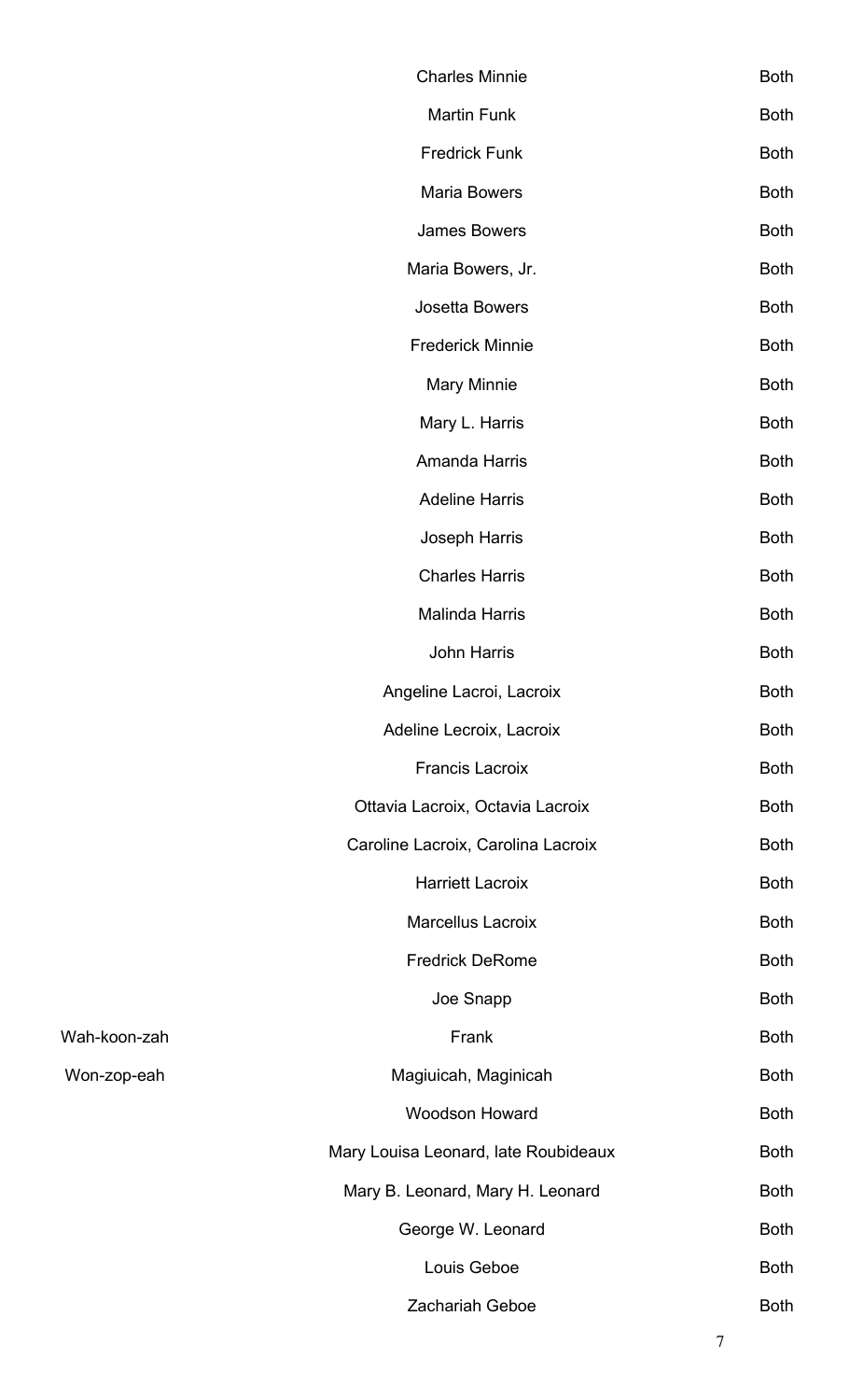|                        | Mary Geboe                         | <b>Both</b> |
|------------------------|------------------------------------|-------------|
| Wa-pe-mon-qua          |                                    | <b>Both</b> |
| Wah-pe-mon-go-quah     | Mary Louisa Richardville           | <b>Both</b> |
| Sha-wa-pe-mun-wah      | <b>Francis Richardville</b>        | <b>Both</b> |
| Mon-go-zue-qua         | Rose Ann Richardville              | <b>Both</b> |
| Wa-pe-pin              | Wa-pe-pin-zah, George Washington   | <b>Both</b> |
|                        | Frank Washington                   | <b>Both</b> |
| Appe-zoo-quah          | Appe-zue-quah                      | <b>Both</b> |
| Chappen-doseah         | Chap-pen-dos-eah                   | <b>Both</b> |
|                        | Dazney Daggnette, Sarah J. Dagnett | <b>Both</b> |
|                        | Sophia Howard                      | <b>Both</b> |
| Mar-cha (name blurred) | Mar-cha-?-n-quah                   | <b>Both</b> |
| Ah-tah-sah-shin-gah    | At-tah-sah-shin-gah                | <b>Both</b> |
| E-to-ke-su, Jr.        | E-to-ke-sic, Jr.                   | <b>Both</b> |
| Wah-pe-mung-quah       | Lindsay                            | <b>Both</b> |
| Wah-sa-eo-le-ah        | Wah-se-co-le-ah                    | <b>Both</b> |
| Tah-co-nah             | Tah-co-rah, Augustus Guoine        | <b>Both</b> |
|                        | Mary Guoine                        | <b>Both</b> |
| Kish-e-co-quah         | Agnes LaFontaine                   | <b>Both</b> |
| Kil-so-quah            | <b>Miller</b>                      | <b>Both</b> |
| Sah-coch-wah           | Sah-cock-wah                       | <b>Both</b> |
|                        | James Geboe, Jr.                   | <b>Both</b> |
| Me-sha-col-o-quah      | Me-sho-col-o-quah                  | <b>Both</b> |
| Pe-sha-wah             | Luther                             | <b>Both</b> |
| Wah-sah-con-gah        |                                    | <b>Both</b> |
|                        | <b>Brutis Geboe</b>                | <b>Both</b> |
|                        | David Bowrie                       | <b>Both</b> |
| No-ach-ah-po           | No-ack-ah-po                       | <b>Both</b> |
| To-san-e-quah          |                                    | <b>Both</b> |
| O-zan-de-quah          |                                    | <b>Both</b> |
| Now-dow-wap-sha        |                                    | <b>Both</b> |
| Lau-e-pin-ze-quah      |                                    | <b>Both</b> |
| Ah-pin-zac-quah        | Ora Geboe                          | <b>Both</b> |
|                        |                                    |             |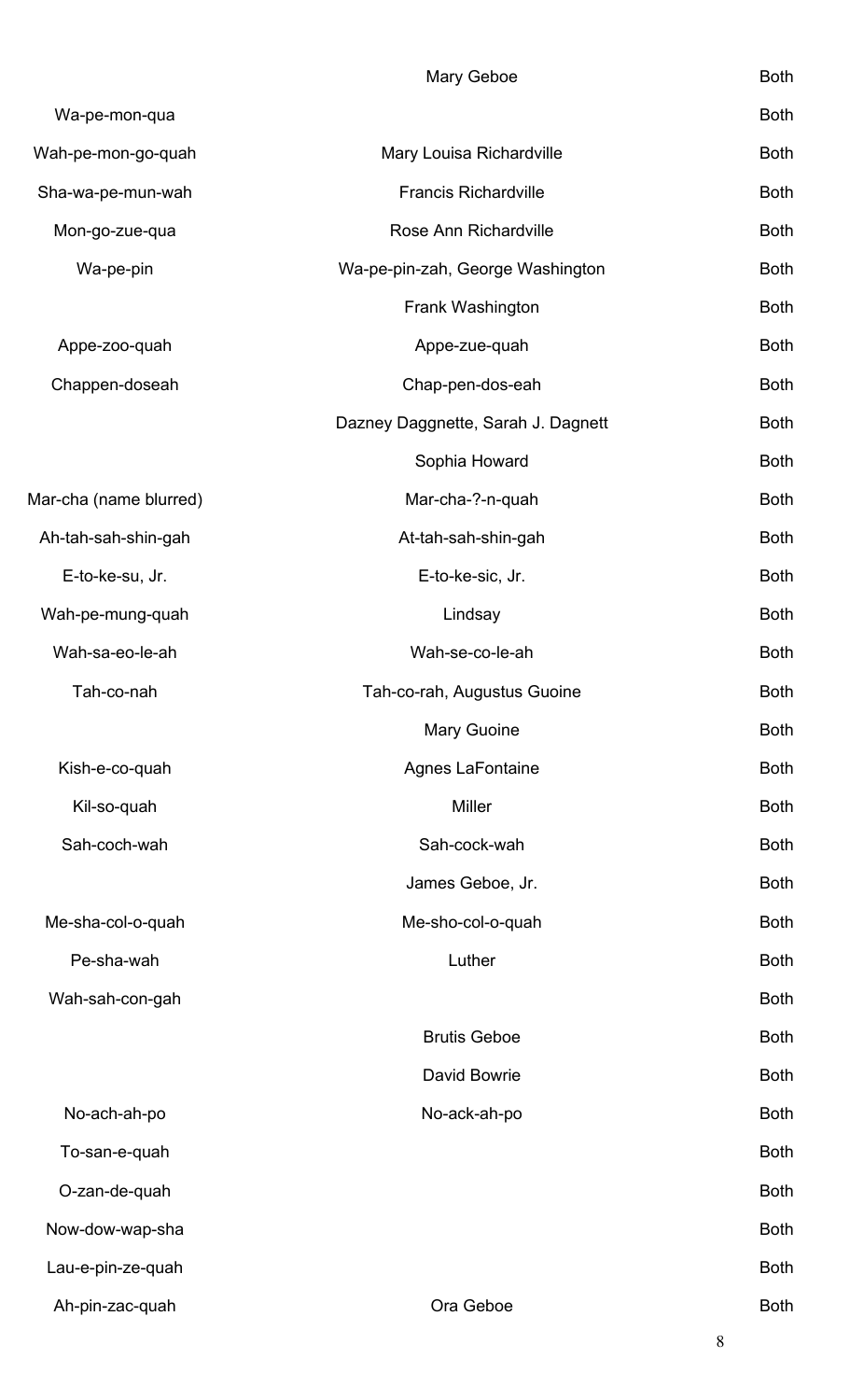| Sophia Bordeau                      | <b>Land Patents</b> |
|-------------------------------------|---------------------|
| Cha-wah-pe-num-wah                  | <b>Land Patents</b> |
| Chap-e-son-gah                      | <b>Land Patents</b> |
| Chap-on-de-seah                     | <b>Land Patents</b> |
| Chap-pon-do-se-ah, Jr.              | <b>Land Patents</b> |
| Che-min-aopo                        | <b>Land Patents</b> |
| Chin-con-o-quah                     | <b>Land Patents</b> |
| Chin-qui-sah                        | <b>Land Patents</b> |
| Pah-wah-qua-ko-mon-qua              | <b>Land Patents</b> |
| <b>Adeline DeRome</b>               | <b>Land Patents</b> |
| <b>Emily DeRome</b>                 | <b>Land Patents</b> |
| <b>Harriet DeRome</b>               | <b>Land Patents</b> |
| David Gebow                         | <b>Land Patents</b> |
| Simeon Gebow                        | <b>Land Patents</b> |
| Sle-she-pah, Nicholas Guinn         | <b>Land Patents</b> |
| <b>Anna Harris</b>                  | <b>Land Patents</b> |
| Eli Honeywell                       | <b>Land Patents</b> |
| Wah-ka-co-nah, Joe                  | <b>Land Patents</b> |
| Kis-sah-sah, Jr.                    | <b>Land Patents</b> |
| Kish-e-po-quah                      | <b>Land Patents</b> |
| Ku-tah-ke-mun-ge-quah               | <b>Land Patents</b> |
| Lap-zhe-re-quah                     | <b>Land Patents</b> |
| Nah-wah-pin-wah                     | <b>Land Patents</b> |
| Naw-wah-quah-se-quah, Elizabeth Owl | <b>Land Patents</b> |
| So-we-bon-ge-se-ah, John Pigeon     | <b>Land Patents</b> |
| Po-con-re-quah                      | <b>Land Patents</b> |
| <b>Francis Rirdeau</b>              | <b>Land Patents</b> |
| Sa-co-com-wah                       | <b>Land Patents</b> |
| Sah-ka-e-quah                       | <b>Land Patents</b> |
| She-ke-ran-pah                      | <b>Land Patents</b> |
| Sho-com-o-quah                      | <b>Land Patents</b> |
| Su-wah-ne-ke-ke-quah                | <b>Land Patents</b> |
| Too-san-e-ah, Tom                   | <b>Land Patents</b> |